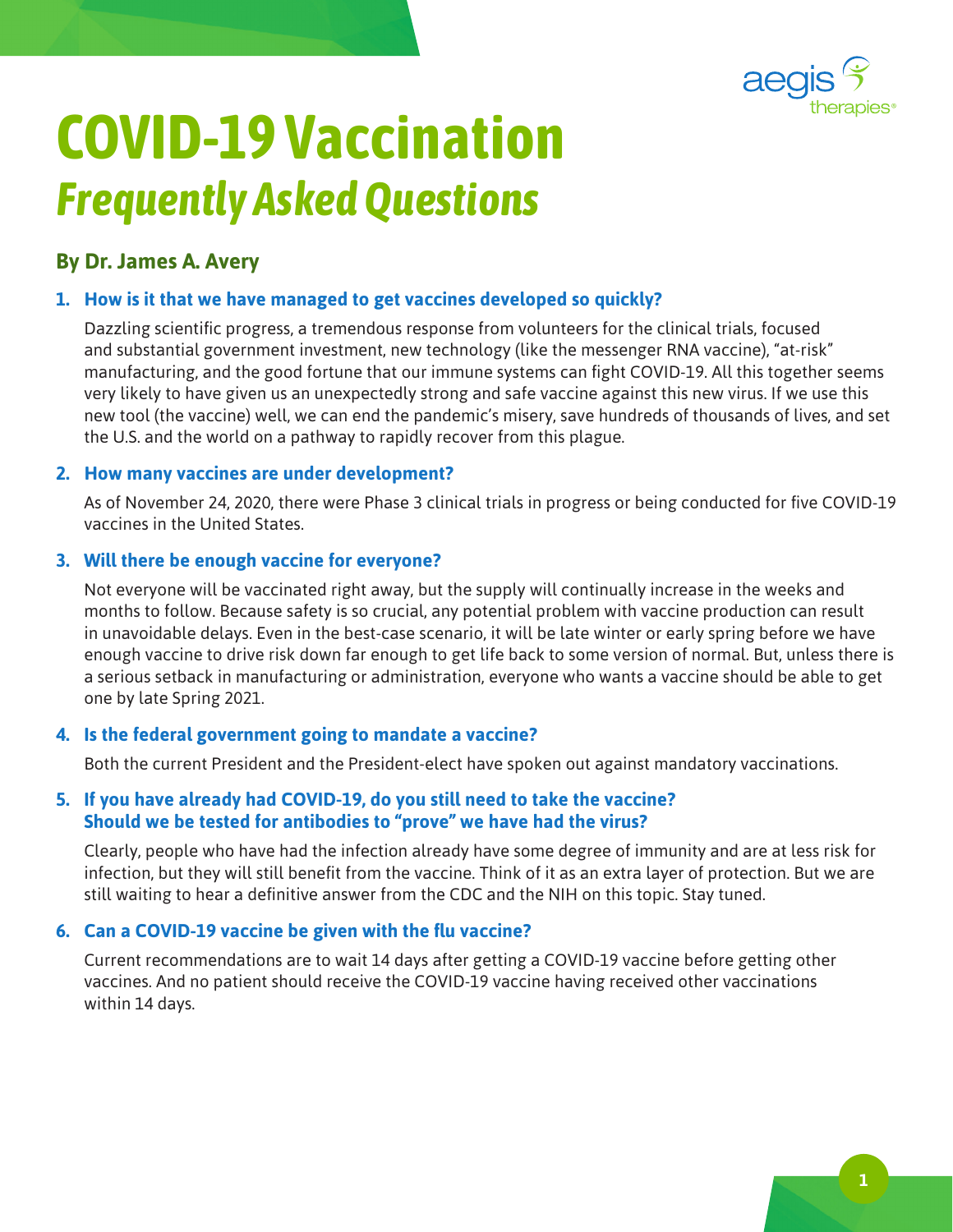

# **7. Can a COVID-19 vaccine be given when a person is sick with the flu or another infection?**

It's safe to receive vaccines (influenza or COVID-19) if you're sick with a very mild illness and don't have a fever. Some examples of mild illness include allergies, colds, mild sinus infections, and mild diarrhea. But, a good rule of thumb is to speak to your doctor prior to receiving the vaccine if you're currently sick with a fever or have a moderate to severe illness. They may decide to delay your COVID-19 shot until after you've recovered.

#### **8. If a person takes the vaccine, can they still be infectious – can they spread it to others?**

While unlikely, a person who has the vaccine can transmit it to others after being exposed. In other words, during the short time that their body is fighting the virus from the exposure, they can infect others.

#### **9. Do you have to take the vaccine more than once?**

The Pfizer vaccine (approved on 12/10) and Moderna vaccine (due to be approved on 12/17) both require two doses. The second Pfizer dose is given three weeks later, and the Moderna vaccine is given four weeks later. All of the other vaccines in phase 3 trials require two doses except one – the Johnson & Johnson vaccine.

#### **10. How long will it take for the vaccine to be effective?**

From the data presented by the companies, both vaccines are already effective 7 days after the second dose.

#### **11. Who is paying for the vaccine?**

Vaccine was purchased with U.S. taxpayer dollars and will be given to the American people at no cost. However, vaccination providers will be able to charge an administration fee.

#### **12. Why does the Pfizer vaccine have to be stored at -70-90° and the Moderna vaccine doesn't?**

Here's a long answer because I couldn't think of a way to make it shorter.

The fundamental problem is that mRNA is easily destroyed, and that's because there are many, many enzymes that will just break it apart. Here's a simple analogy: Think of the vaccine as a chocolate bar that melts easily. Just as there are ways to keep the chocolate from melting into goo, there are things the drug makers did to protect their COVID-19 vaccines.

The first step was to modify the mRNA nucleosides — the "building blocks" of the RNA vaccine. They've used modified versions because those are more stable. This would be like changing the chocolate recipe, so it's not quite so "melty."

The next step was to use lipid nanoparticles, which, is kind of like putting your chocolate inside a candy coating — you have an M&M, so the chocolate doesn't melt. But even with the stabilized building blocks and lipid coating, the mRNA could still fall apart easily, which is why the vaccine is frozen.

Bottom line: Everything happens more slowly as you lower the temperature. Therefore, the chemical reactions — the enzymes that break down RNA — are going to happen more slowly. Because the specific formulations for both companies are secret, it's not clear exactly why these two mRNA vaccines have different temperature requirements but, "cold" makes sense.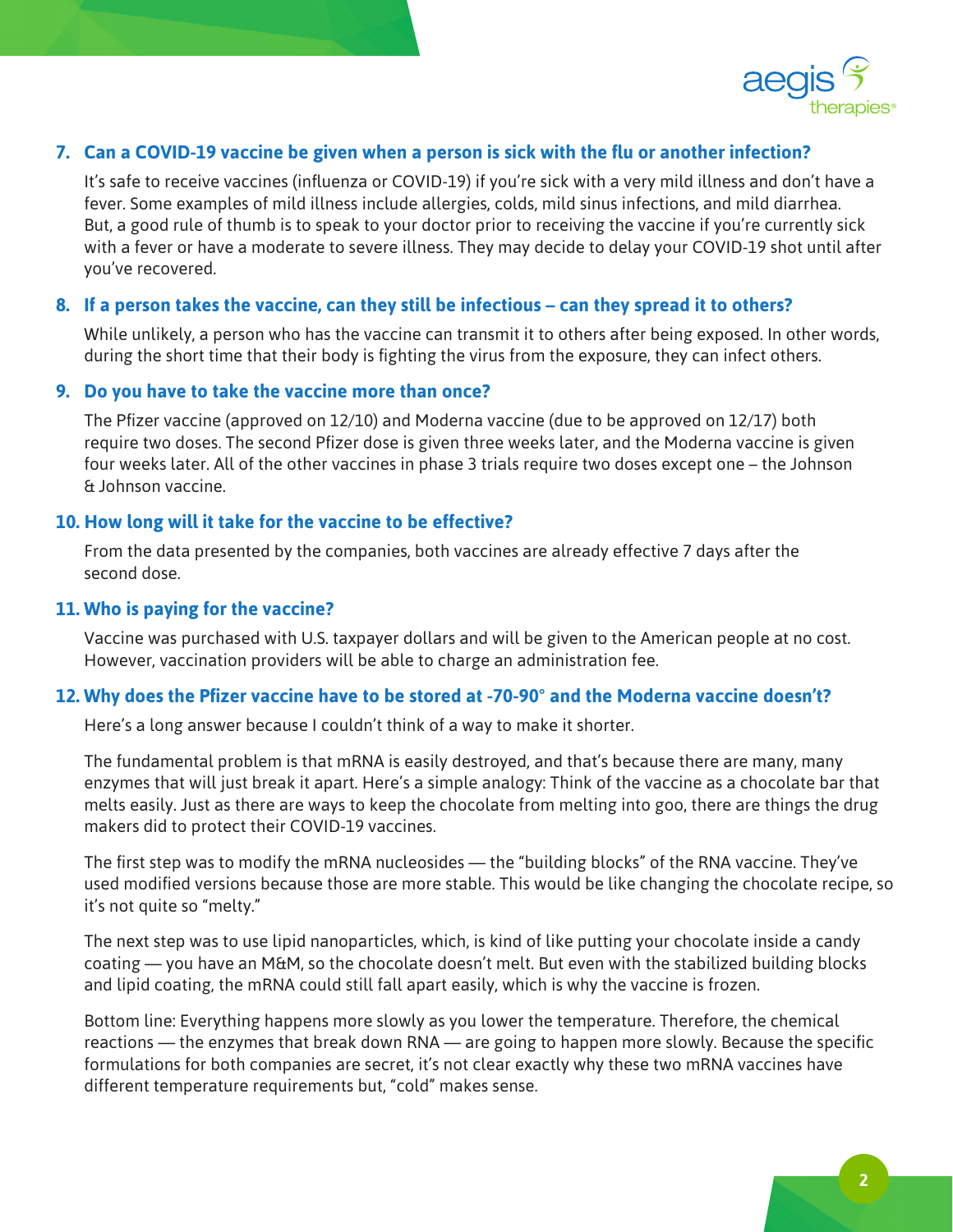

# **13. What is the research showing for those who are pregnant taking the vaccine?**

The American College of Obstetricians and Gynecologists (ACOG) has offered guidance on vaccinating pregnant and lactating women with the Pfizer COVID-19 vaccine. ACOG currently recommends that COVID-19 vaccines should not be withheld from pregnant individuals who are eligible for vaccinationbased priority groups outlined by the CDC's Advisory Committee on Immunization Practices (ACIP). ACOG also recommends that vaccines should be offered to lactating individuals based on their priority group.

#### **14. Is the vaccine safe for those who are allergic to eggs/shellfish?**

Completely. Both the Pfizer and Moderna vaccines are messenger RNA vaccines and do not use eggs or shellfish in the manufacturing process.

# **15. What are the current side effects of the vaccines mentioned?**

For the Pfizer Vaccine: Fatigue (3.8%), Headache (2.0%) For the Moderna Vaccine: Fatigue (9.7%), Myalgia (8.9%), Arthralgia (5.2%), Headache (4.5%), Pain (4.1%), Injection-site redness (2.0%)

#### **16. Do these mRNA vaccines modify the recipient's DNA?**

I should probably take a moment here to discuss the difference between DNA and RNA, which is what's used in these vaccines. They sound very similar, and they do work together, but their roles are very different. DNA is the language of a person's unique genetic code – you don't want to mess with someone's DNA. But cells don't make proteins directly from DNA. First, they transcribe the code to what's called mRNA, for messenger RNA, and then they make proteins from the messenger RNA. The RNA is rapidly degraded once its mission is accomplished.

Therefore, we sometimes call messenger RNA, non-replicating RNA in order to make it clear these have nothing to do with one's genetic or inherited code. All of the message RNA vaccines use non-replicating cell lines; DNA is not even in the picture. Messenger RNA or non-replicating RNA is a temporary code used to make protein, and it is gone once the message is delivered and the protein manufactured.

#### **17. What are the adverse reactions or rate of complications for people of color as they are most impacted from COVID 19?**

I have not read about any difference in adverse reactions, and that makes sense clinically and pathophysiologically. One postulated reason for the increased vulnerability of some races of the virus appears to be related to the way the virus enters the cells via certain receptor molecules - that is not an issue for either vaccine. The vaccine should work the same on everyone in the human race.

#### **18. Do I still need to wear a mask and avoid close contact with others if I have received 2 doses of the vaccine?**

The short answer is "yes." Together, a COVID-19 vaccination and following infection control practices are the best way to protect yourself and others from getting and spreading COVID-19. Eventually, once a critical number of people get vaccinated, the CDC will stop recommending people wear masks and avoid close contact.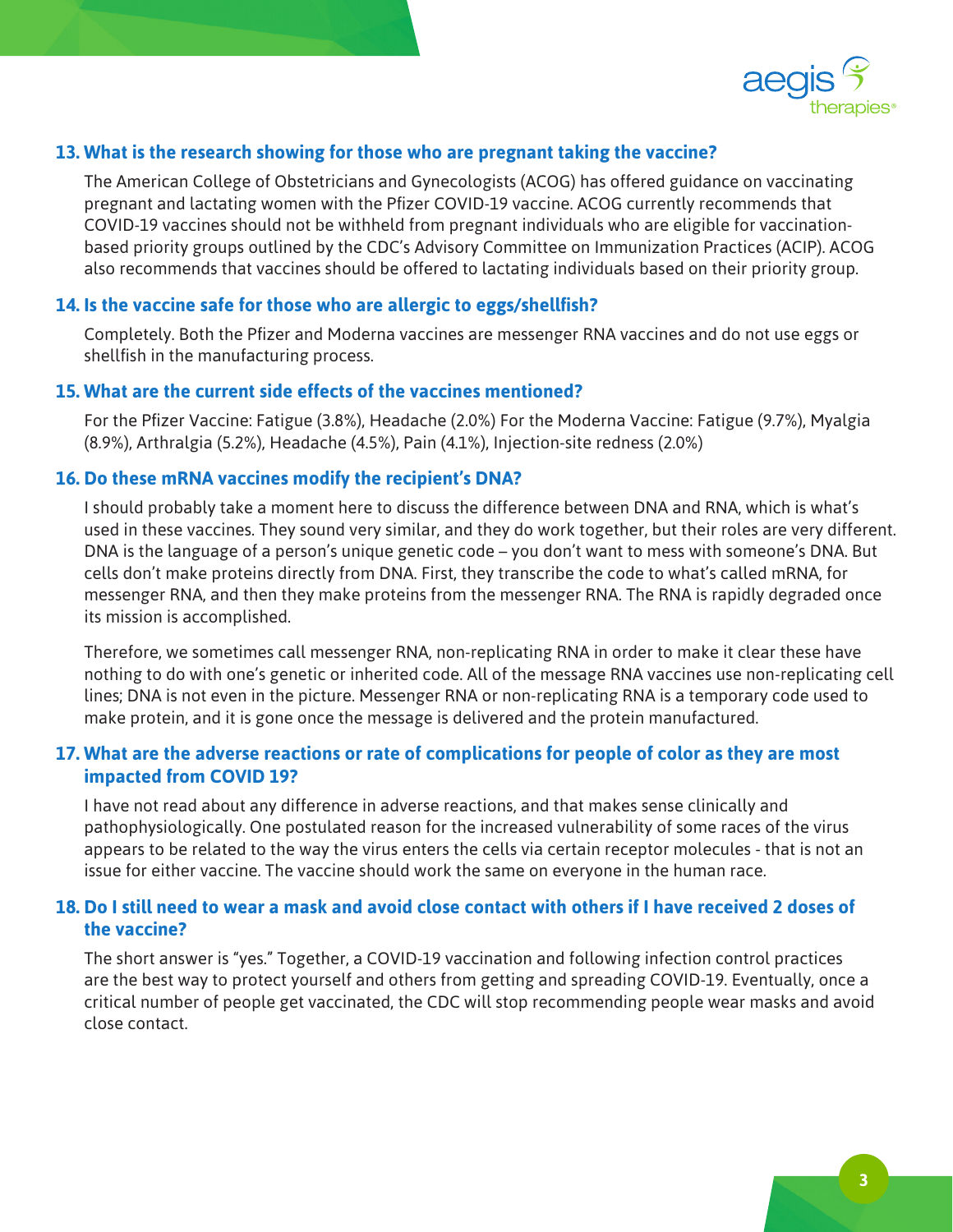

## **19. I am hearing a new term I am not familiar with - what is "at risk" manufacturing?**

It is one of the reasons scientists have developed this vaccine so quickly. In "normal times," a vaccine is developed, tested and then approved. Only then does the pharmaceutical company manufacture large amounts. However, the federal government decided to finance the production of five vaccines before they were even proven to be safe or effective with the understanding that all of these vaccines would be discarded if the vaccines failed to meet expectations. This was clearly a gamble and one that ended up being wildly successful.

#### **20. Are there other vaccines or supplements that can prevent me getting COVID-19?**

There are no available vaccines or supplements that will prevent COVID-19 despite what you might see on unreliable internet sites.

# **21. Does immunity after getting an COVID-19 infection (natural immunity) last longer than protection from the COVID-19 vaccine?**

Natural immunity is quite variable as it depends on the individual, the severity of their infection, and other comorbidities and factors. Less discussed but very encouraging are the results of three new studies appearing to show that infection with the virus creates a high level of immunity to COVID-19. In the first study, examining a large outbreak on a fishing ship, none of the three people with antibodies got sick, while nearly everyone else got infected. In the second of an outbreak at a summer camp, none of the 16 people with prior antibodies got sick or tested positive, while nearly everyone else did. More recently, a preliminary report from a study of infected health-care workers found that immunity appears strong and seems to last at least six months. This also means that the 15% to 25% of the U.S. population that will have been infected before vaccination becomes widely available appears likely to have pretty good immunity for at least some time.

The fact that our own immune system appears to work effectively against COVID-19 bodes well for the power of the new vaccines, but we won't know how long immunity lasts from the vaccine until we have an approved vaccine and more data. But both natural immunity and vaccine-induced immunity are important when we think about taming this pandemic.

#### **22. Is requiring two doses going to be a challenge?**

All three of the vaccines that have shown promising results require two doses several weeks apart, which more than doubles the logistical challenge. (And, yes, two doses are needed. The Johnson & Johnson's vaccine is being touted as a single-dose, but we won't know whether it works for at least a few more months.) We will need sophisticated education and follow-up to reduce the number of people who skip the second shot.

#### **23. Why are nursing home residents and staff getting vaccines first?**

Nursing homes have been and are ground zero of this pandemic, accounting for some 40% of deaths in the United States. As a CDC advisory group recognized last week, nursing home residents and staff should be at the front of the line for the vaccine, alongside health-care workers elsewhere. If we can give most of this group two doses of vaccine by the end of January, it would save thousands of lives.